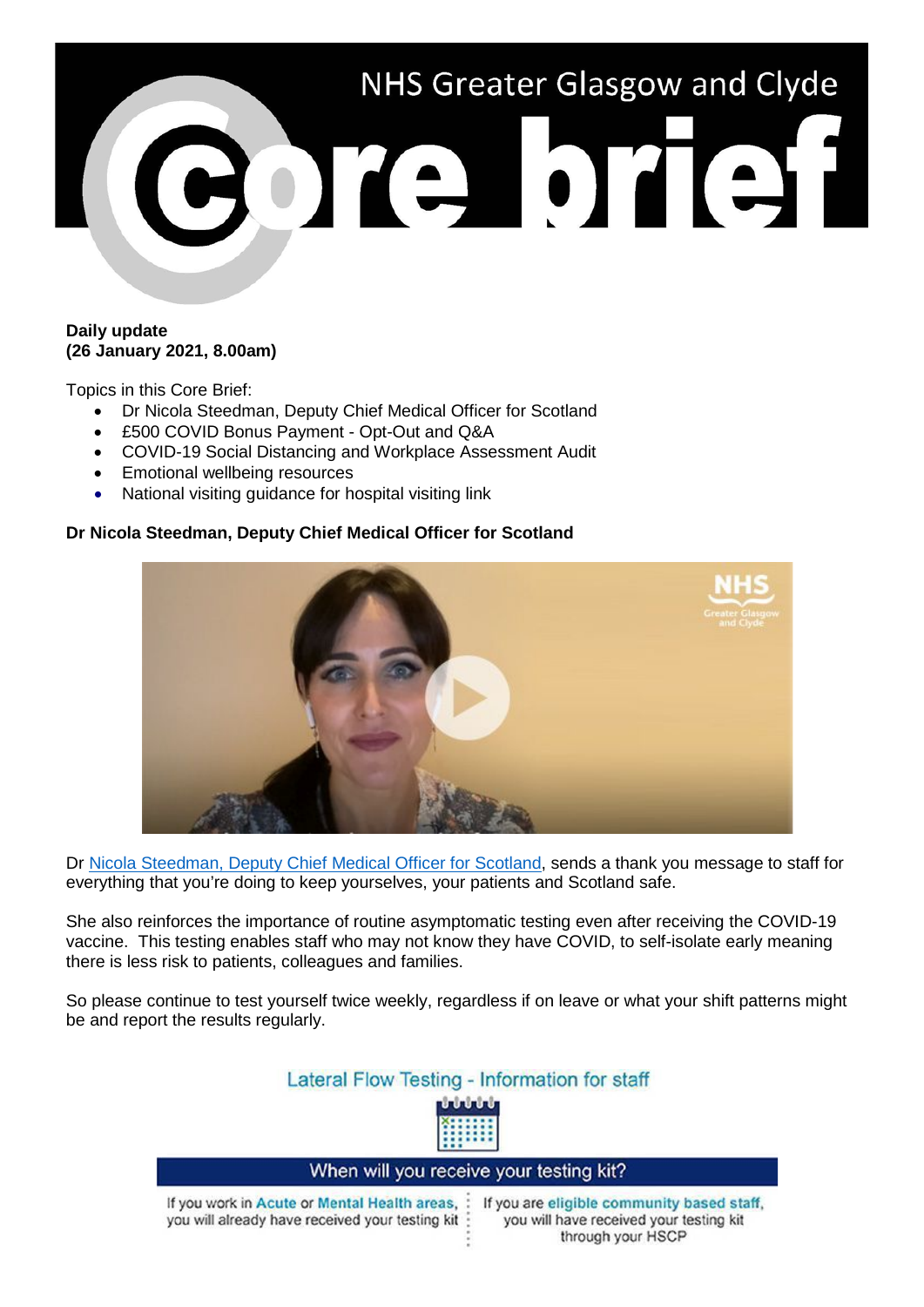

## **£500 COVID Bonus Payment - Opt-Out and Q&A**

Concern has been expressed about how the £500 payment will affect those receiving benefits like Universal Credit. Where staff have concerns about the affect of the payment, they will have the opportunity to opt out of receiving it in their February salary by informing payroll by 5 February 2021.

Anyone wishing to opt out of the February payment should [complete the form](https://www.nhsggc.org.uk/media/264750/nhsggc_covid_payment_opt_out_form.docx) and send it to payroll.

Staff will then have the opportunity to opt back in by informing payroll by 5 March 2021. To opt back in, staff should [complete the form](https://www.nhsggc.org.uk/media/264751/nhsggc_covid_payment_opt_in_form.docx) and forward to payroll.

A [Q&A](https://www.nhsggc.org.uk/media/264749/covid19_staff_covid_500gbp_payment_opt_out_and_qa.pdf) on frequently asked questions on the bonus payment is also available.

Completed forms should be emailed directly to: [GGCEPayroll.Team@ggc.scot.nhs.uk](mailto:GGCEPayroll.Team@ggc.scot.nhs.uk) However, they can also be posted to: Payroll Services, Caledonia House, 140 Fifty Pitches Road, Cardonald, G51 4EB.

## **COVID-19 Social Distancing and Workplace Assessment Audit**

The NHSGGC Guidance on Social Distancing (SD) was issued in June 2020. A key component of this guidance was the requirement for local managers in conjunction with staff to undertake a specific risk assessment to identify risks and suitable control measures associated with COVID-19 in the workplace.

An audit tool has been developed on Webropol. The aim of this audit is to provide assurance to our workforce, service users and members of the public that we are continuously striving to ensure a safe and healthy workplace for all during the COVID-19 pandemic.

Please access the [Audit Guidance document](https://www.nhsggc.org.uk/media/264335/covid19_staff_socdist_risk_assess_audit_guidance.doc) for further information.

Please access the Audit tool here: [Social Distancing and Workplace Assessment Audit.](https://link.webropolsurveys.com/Participation/Public/56b08d59-6272-4100-b5ab-23fd2512580e?displayId=Uni2071081)

The audit will take approximately 15 minutes to complete

Managers should ensure this audit is completed by February 2021.

Should you have any queries please contact the Health and Safety Department.

#### **Emotional wellbeing resources**

NES have created a number of resources to help support emotional wellbeing which you may find useful during the pandemic and beyond.